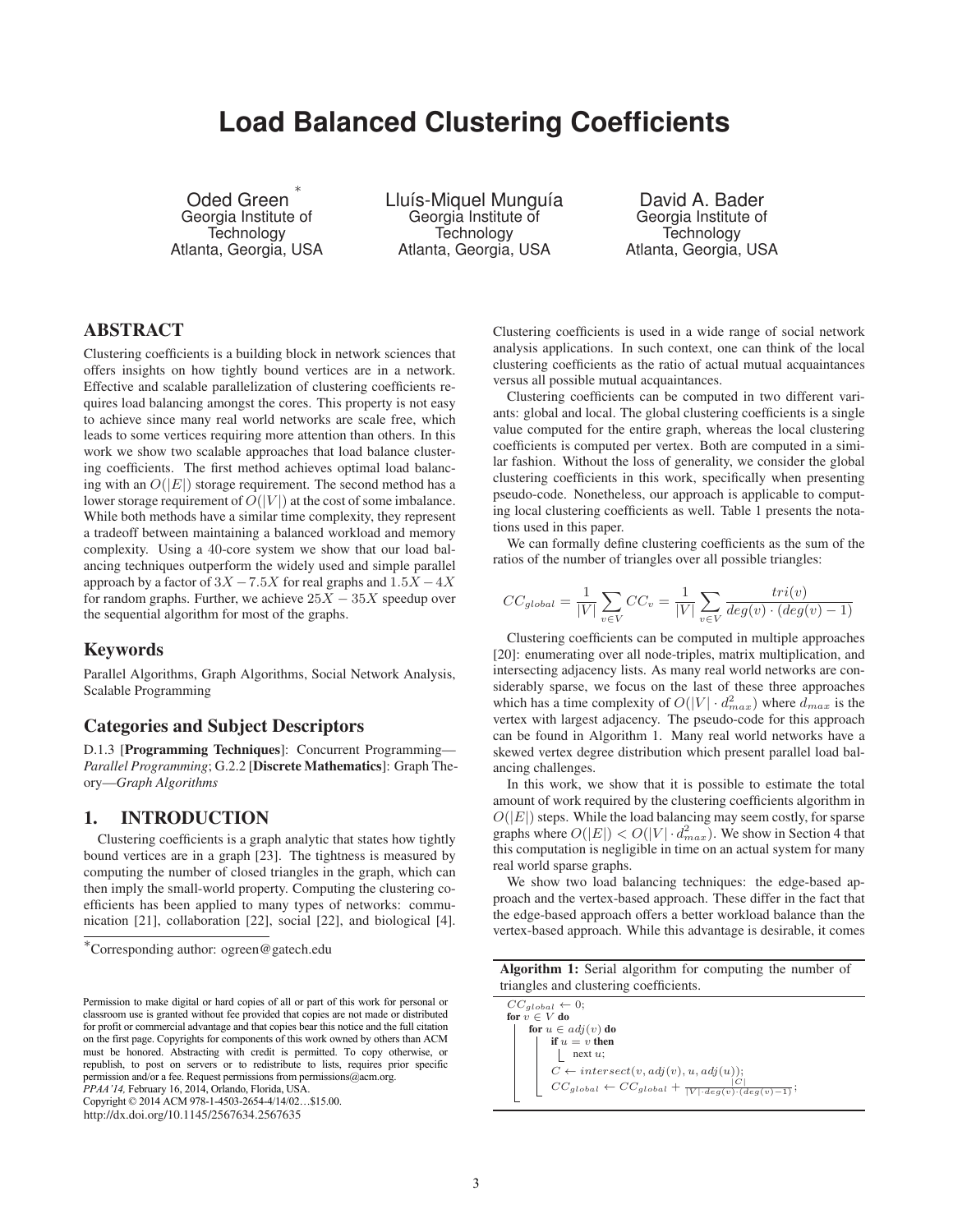

Figure 1: (a) Load distribution among parallel cores. (b) On the main ordinate, the ratio between the threads with minimum and the maximum number of comparisons is depicted. The secondary ordinate shows the maximum attainable speedup.

at an increased computational and memory space cost. The edgebased approach requires an  $O(|E|)$  memory and  $O(|E|)$  operations that evenly split the work to the  $p$  parallel cores. On the other hand, the vertex-based approach requires an  $O(|V|)$  memory and  $O(|E|)$ operations, which also are split among the cores. Both approaches can be executed in parallel.

The remainder of the paper will be structured as follows. This section discusses the challenges with computing clustering coefficients in parallel and briefly introduces our solutions. Section II discusses the related work and discusses real world graph properties and introduces vertex covers. In Section III, we present our two approaches for effective load balancing. In Section IV, we discuss our experimental methodology and present quantitative results. Finally, in Section V, we present our conclusions.

#### 1.1 Parallel Clustering Coefficients Challenges and Solutions

In [3, 8, 12], it was shown that several real world networks follow a power law distribution on the number of adjacent edges to a vertex. As the time complexity of the algorithm is dependent on the square of the degree of the vertex with the highest degree, d*max*, a simple division of the vertices amongst the cores such that each core receives an equal number of vertices is not likely to offer a good load balance. This is due to the fact that a single core might receive multiple high degree vertices. This can cause a single core to become the execution bottleneck. The focus of our work is to overcome this challenge.

Fig. 1 depicts an example of the load balancing issues caused by straightforward division schemes when computing clustering coefficients for a graph with a non-uniform adjacency distribution. Fig. 1 (a) plots the minimum and the maximum number of comparisons performed by the different parallel cores. Assuming that the total amount of work (number of comparisons on our case) required by the algorithm is known and is defined as  $Work$ , the maximal parallel speedup that can be attained for each algorithm is limited by the thread with maximum number of comparisons, comp*max*:

$$
max_{speedup} = Work/comp_{max}.
$$
 (1)

By this definition, uneven work distributions can affect scalability severely. The main ordinate of Fig. 1(b) depicts the ratio between the minimum and the maximum number of comparisons shown in Fig. 1(a). The secondary ordinate of Fig. 1(b) shows the maximal attainable speedup of the work distribution of the al-

Table 1: Notations in this paper Name Bescription<br>
<u>CC<sub>global</sub></u> Global clustering  $\frac{CC_{global}}{CC_{v}}$  Global clustering coefficients  $\frac{CC_{v}}{CC_{v}}$  $\overline{CC}_v$  Clustering coefficients for vertex *v*<br>  $\overline{de}(u)$  Degree of vertex *v*. Degree of vertex *v*. *tri*(*v*) Number of triangle that vertex *v* is in.  $\frac{d_{max}}{P}$  Vertex with maximal degree in the graph.<br>*P* and *p* Number of parallel cores. *P* and *p* Number of parallel cores. *V* Set of vertices in a graph.<br>*E* Set of edges in a graph. Set of edges in a graph. *u, v* Vertices in the graph.  $t$  Thread number.<br>*Vertex\_adj* Array of size |V Array of size  $|V|$  containing the starting positions of the vertex adjacencies  $eWork$  Array of size  $|E|$  used to accumulate the work estimation of every connected vertex pair.  $\overline{vW}$  *vW ork* Array of size |*V* | used to accumulate the work estimation of every vertex.<br>Array of size P *Pivots* Array of size  $P + 1$  that holds the starting and ending points of the work done by each core. *t* Thread id. *cc<sub>t</sub>* Local thread clustering coefficients value. *cc<sub>qlobal</sub>* Global clustering coefficients value.

gorithm used to plot Fig. 1(a). In fact, it is the observation from above, that motivated the development of load balancing techniques that take into account the unique workload properties of clustering coefficients.

### 2. RELATED WORK

Clustering coefficients was first introduced by Watts and Strogatz [23]. Since, it has become a common means to quantify structural network properties. In essence, clustering coefficients measures the tightness of neighborhoods in graphs. They can be computed for both dense and sparse graphs, yet, they offer more insights for sparse graphs, many of which have the small-world property. The Small-World property was first presented by Milgram [18] and suggested that people in the United States can be related in less than six steps of separation.

An additional graph property of significance is the power-law distribution of edges in a network. Graphs featuring this characteristic have a large number of vertices with low degrees and a small number of vertices with high degrees, see by Faloutsos *et. al.* [12] and Barabási and Albert [3].

Clustering coefficients for a given graph is often reduced to enumerating the triangles formed between every triplet of vertices. Schank and Wagner [20] present an extensive review on other various serial algorithms along with performance comparisons over both "real world" networks and synthetic graphs. Still in the context of serial algorithms, Green and Bader [13] propose a novel clustering coefficients algorithm that employs vertex covers in order to reduce the number of list intersections and the number of actual comparisons needed to compute the triangle enumeration. We show that our load-balancing techniques can be extended to this algorithm as well.

The increase in the network size from thousands of vertices to millions and possible billions in the foreseeable future and the relevance of dynamic graphs has brought about a need for effective computations of clustering coefficients. The advances for faster clustering coefficients algorithms focus in parallelization techniques as well as approximation schemes. Both improvements are orthogonal concepts: while parallelization reduces the computation time, approximation can offer insights on the closeness of vertices when the cost of computing the clustering coefficients is prohibitive. Special techniques can also be developed for dynamic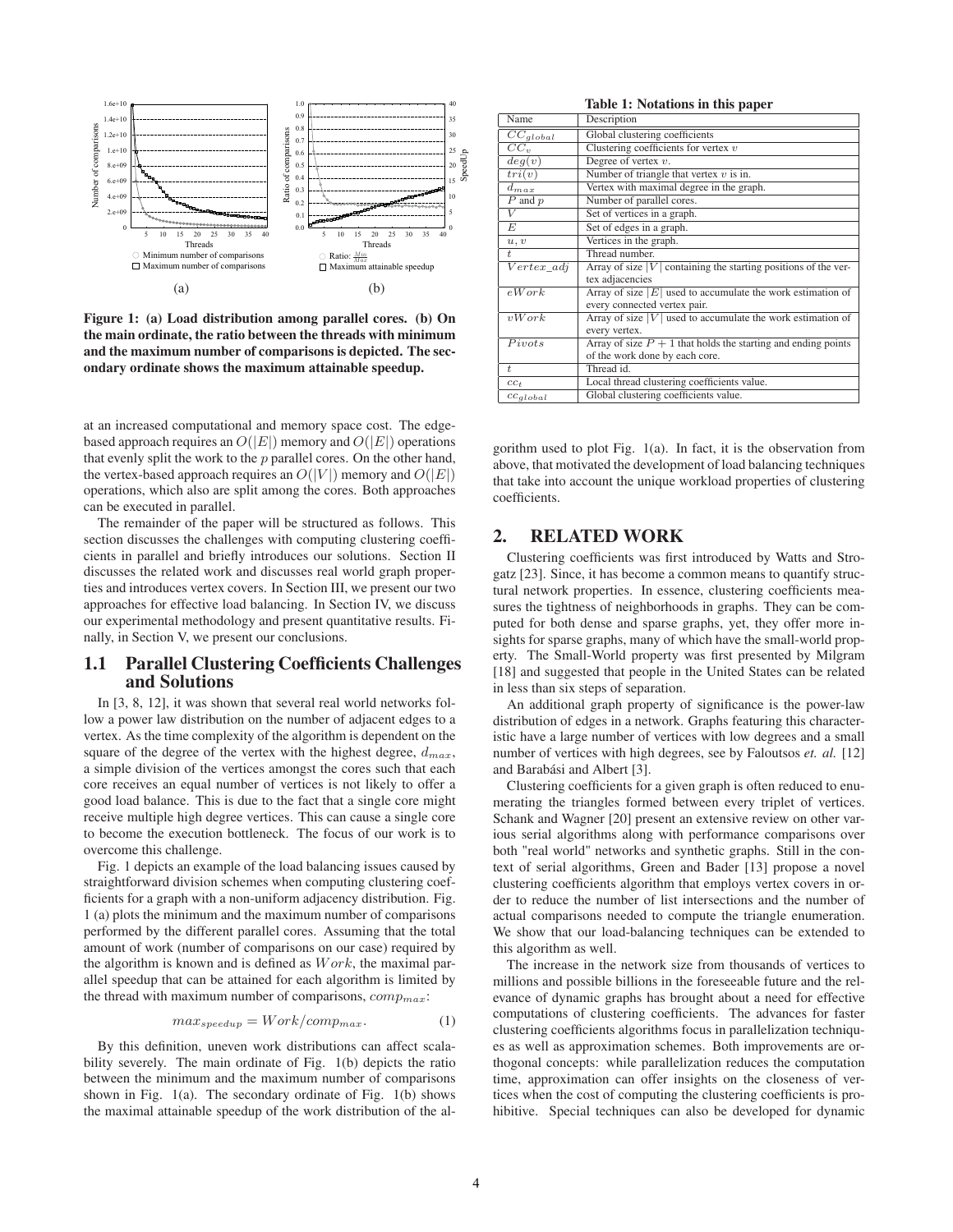graphs. Dynamic graph algorithms allow updating the analytic without doing a full recomputation every time the underlying network is modified. In practice, these optimizations are applied concurrently.

Several examples of algorithms using these optimizations can be found in the works of Becchetti *et al.* [6], Bar-Yossef *et al.* [2], and Buriol *et al.* [9] where triangle counting approximation techniques are employed on streaming graphs as a measure to cope with large data sets.

Ediger *et al.* [11] present both a parallel exact and parallel approximate algorithm for computing clustering coefficients for dynamic graphs. Their approach employs Bloom filters and they show results on the Cray XMT (a massively multithreaded architecture) for graphs with over a half a billion edges. Leist *et al.* [16] provide multiple parallel implementations using several GPUs and IBM Cell-BE processors for smaller graphs.

While these algorithms tackled many of the different aspects of computing clustering coefficients, they do not deal with the inherent load imbalance that is typical for many graph algorithms using static scheduling techniques. In such a scenario, the work is partitioned by the runtime and it is unaware of the properties of the application. As such, the application designer is responsible for dividing the work equally to the cores.

Both [5] and [17] consider the problem of workload imbalance for other graph algorithms. They use similar techniques to the ones that we use in this paper, which are based on prefix sum. Prefix sum is a basic primitive that can also be efficiently parallelized. A first straightforward parallel implementation was introduced by Hillis and Steele [15]. Blelloch [7] then showed a PRAM parallel workefficient algorithm. In [14] a GPU implementation of the prefix sum is introduced.

In [5], a Breadth First Search algorithm is presented. The vertices in each level are partitioned to the multiple cores based on the sum of the adjacent vertices. A prefix sum is employed followed by a binary search in order to elaborate the partitioning. The overhead of these two partitioning stages is negligible compared to the remainder of the BFS. In [17], scalable GPU graph traversals are presented that partition the traversal edges equally among the multiple GPU streaming processors.

Other load balancing mechanisms can be used on specialized architectures. Ediger *et al.* [10] made use of the online scheduler of the massively multithreaded architecture of the Cray XMT for computing clustering coefficients. The scheduler is responsible for dispatching tasks when processors become available, thus achieving an effective parallelism. They show nearly perfect load balancing upto 64 XMT processors for several different graph types. Beyond the 64 processors, the speedup continues to grow but does not always scale perfectly - this is most likely due to workload imbalance.

## 3. LOAD BALANCED SCALABLE CLUSTERING COEFFICIENTS

We present two different techniques, which are conceptually similar and consist of two highly parallel phases. The first phase approximates the expected amount of work. With the work estimation at hand, we proceed to partition the work to the cores. This is followed by showing that each of these steps is itself balanced. In the second phase, the adjacency lists are intersected by the multiple cores using a modified version of Algorithm 1.

The workload estimation process is based off of Algorithm 1 and consists of foreseeing the amount of work needed to intersect vertices and edge endpoints. For that purpose, we employ two basic

work estimations, which are discussed in depth. Both estimations can be defined in terms of the amount work needed for intersecting the adjacency lists of two vertices  $u, v \in V$ .

For simplicity, we assume that the adjacency lists are sorted. Given the sorted lists, the upper bound for the adjacency list intersection is  $deg(u) + deg(v)$  comparisons. This number represents the worst-case scenario for a adjacency list intersection. An actual list intersection might be cut short if all the elements of one of the lists are traversed. However, this cannot be detected without doing the intersection or further testing. Nonetheless, we find  $deg(u) + deg(v)$  to be a fair estimation of the adjacency list intersection.

We can define  $Work(v, u)$  as the number of comparisons needed for the intersection of the adjacencies of  $v$  and  $u$ :

$$
Work(v, u) = deg(v) + deg(u).
$$
 (2)

We proceed to gather this estimation for the vertex endpoints of every edge in the graph. This is formalized in terms of the previous definition as:

$$
Work(G(V, E)) = \sum_{(u,v)\in E} Work(u, v) = \sum_{(u,v)\in E} (deg(v) + deg(u)) \quad (3)
$$

Such definition can also be expressed in terms of vertices and their adjacencies:

$$
Work = \sum_{(u,v)\in E} Work(u,v) = \sum_{v\in V} \sum_{u\in adj(v)} deg(v) + deg(u)
$$
\n(4)

Specifically, the number of comparisons required for a specific vertex is:

$$
Work(v) = \sum_{u \in adj(v)} (deg(v) + deg(u)) =
$$

$$
deg(v)^{2} + \sum_{u \in adj(v)} deg(u) \quad (5)
$$

We derive the time complexity of clustering coefficients from (5). Computing either  $\Sigma_{(v,u)\in E} Work(v, u)$  or  $\Sigma_{v\in V} Work(v)$  allows to partition the work into near equal units to the multiple cores available. The first technique, which we refer to as the edge-based approach, requires  $O(|E|)$  memory and theoretically offers optimal partitioning assuming that all comparisons are executed<sup>1</sup>. The vertex-based approach reduces the memory requirement to  $O(|V|)$ at the expense of non-equal partitioning. In Section 4 we quantitatively compare these two approaches for real networks. While we have yet to discuss the algorithms in detail, we note that both algorithms have a similar upper bound time complexity, yet the accuracy of the partitioning will slightly change based on the storage complexity.

#### 3.1 Edge-Based Approach

We present the first of our two approaches that partitions the work equally among the multiple cores. We refer to this method as the edge-based approach and its pseudo-code can be found in Algorithm 2. In Table 1, a reference is given for the variables used by our methods. Overall, we distinguish two distinct computation phases: 1) work estimation and load balancing and 2) clustering coefficients computation.

<sup>&</sup>lt;sup>1</sup>As discussed earlier, a list intersection might complete early based on the actual adjacencies.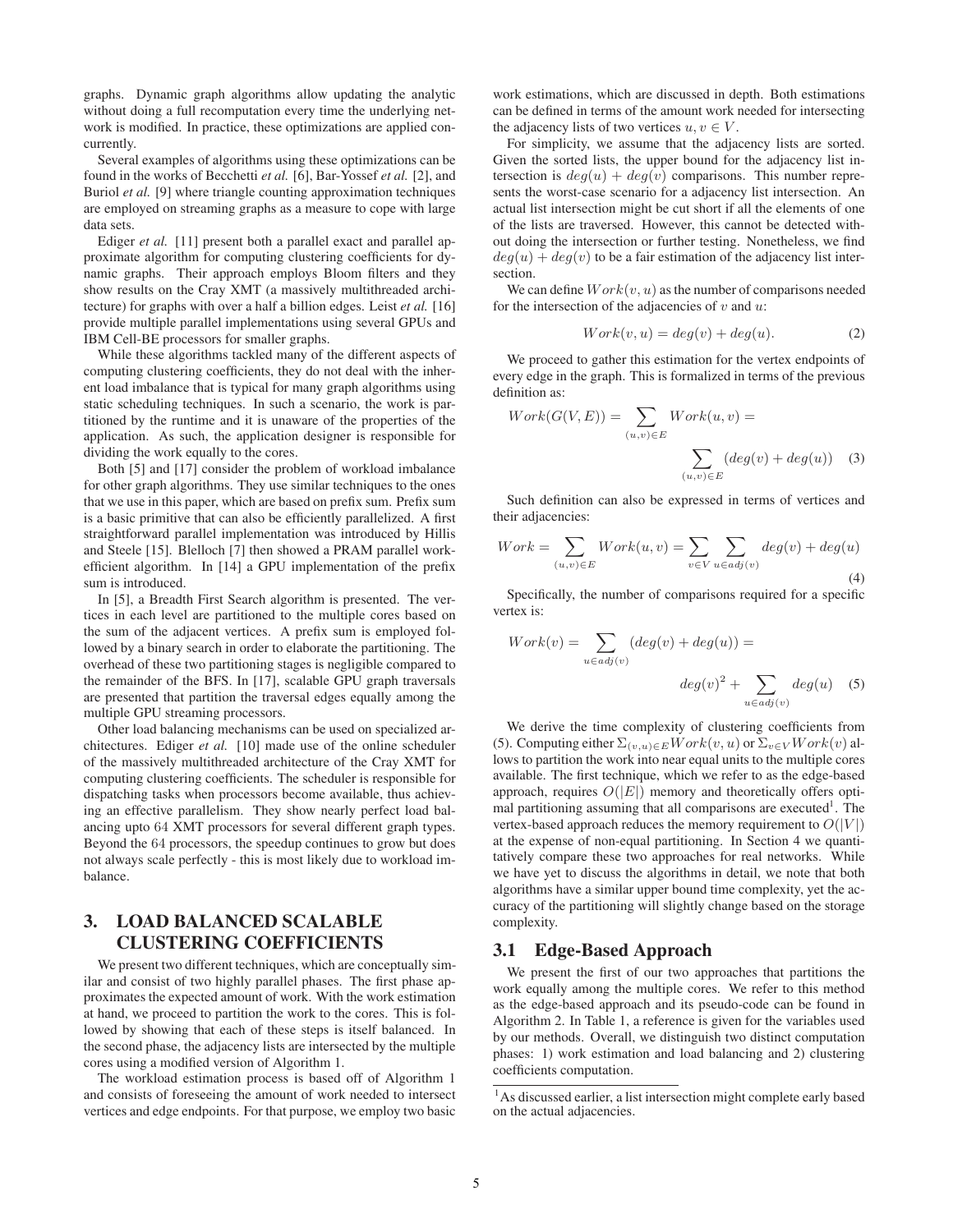Algorithm 2: Edge-Based algorithm.

| <b>input</b> : Graph $G(V, E)$ , number of cores p                        |
|---------------------------------------------------------------------------|
| <b>output</b> : Clustering coefficients value $cc_{alobel}$               |
| For $t \leftarrow 1$ to p do in parallel                                  |
| // Stage 1: Workload estimation                                           |
| $Pivots_t \leftarrow$ BinarySearch ( $Vertex\_adj, t \cdot  E /p$ );      |
| SynchronizationBarrier();                                                 |
| for $v \leftarrow Pivots_t$ to $Pivots_{t+1}$ do                          |
| for $\forall u \in adj(v)$ do                                             |
| $eWork_{(v,u)} \leftarrow deg(v) + deg(u);$                               |
| SynchronizationBarrier();                                                 |
| ParallelPrefixScan $(eWork);$                                             |
| $Pivots_t \leftarrow$ BinarySearch $(eWork, t \cdot  E /p);$              |
| SynchronizationBarrier();                                                 |
| // Stage 2: CC calculation                                                |
| $cc_t \leftarrow 0$                                                       |
| $E_t \leftarrow$ all edges between $Pivots_t$ and $Pivots_{t+1}$          |
| for $e = (v, u) \in E_t$ do                                               |
| VertexIntersection $(v, deg(v), u, deg(u));$                              |
| $cc_t \leftarrow cc_t + \frac{ C }{ V  \cdot deg(v) \cdot (deg(v) - 1)};$ |
| SynchronizationBarrier();                                                 |
| $cc_{alobal} \leftarrow$ Parallel Reduction( $cc_t$ );                    |

Using an array of size  $O(|E|)$  the expected number of comparisons for each edge is calculated using expression (2). The first step in Stage 1 divides the edges equally among the  $p$  cores such that each core receives  $|E|/p$  edges. Assuming that the graph is given in a CSR representation, a binary search is conducted by each core into the vertex offset array. This vertex offset array is essentially a prefix sum array of the edge degrees in the graph. Hence, the binary search in the vertex offset array for the value  $t \cdot |E|/p$  allows finding the vertex to which that edge belongs to, for a given thread  $t \in \{1, 2, ..., p\}.$ 

Due to the fine grained load balancing, several cores may intersect adjacency lists for the same vertex<sup>2</sup>. For simplicity, we assume that the sets of adjacencies assigned to the different cores do not overlap. This is a fair assumption given adjacency distributions of many real world graphs. However, if there is a vertex with a large enough degree that it dominates the execution time, it is possible to modify the algorithm such that the adjacencies of a vertex is shared by multiple cores. Additionally, a single large adjacency intersection can be divided to several cores using a modified version of Merge Path [19] which is parallel merging algorithm.

Each core will compute  $Work(v, u)$  for the set of edges it has been assigned. The results will be stored in the  $Work$  array of size  $O(|E|)$ . Once this is completed, a parallel prefix sum is computed on this array in order to obtain the total amount of work computed from the first vertex up to the current vertex. The last entry in the prefix array maintains the expected number of comparisons for the entire graph. Upon completion of the prefix sum, an additional binary search is executed per core into the prefix sum array. The binary search finds the partitioning pivots of the algorithm. The binary search might actually want to divide a specific list intersection to multiple core. As discussed before, for simplicity our algorithm does not partition the work to multiple cores. In reality, this is not a concern and is discussed in Section 4. When the binary search is completed, the partitioning pivots for clustering coefficients are available and we can proceed to compute the clustering coefficients as part of Stage 2.

#### 3.2 Vertex-based approach

We refer to our second load balancing technique as the vertexbased method. Its pseudo-code can be found in Algorithm 3. This

#### Algorithm 3: Vertex-based algorithm.

```
input : Graph G(V,E), number of cores p
output: Clustering coefficients value ccglobal
For t \leftarrow 1 to p do in parallel<br>| // Stage 1: Workload estimation
     Pivots_t \leftarrow \text{BinarySearch}(Vertex\_adj, t \cdot |E|/p);SynchronizationBarrier();
     for v \leftarrow Pivots_t to Pivots_{t+1} do vWork_v \leftarrow 0;for \forall u \in adj(v) do
            \overline{\bigcup_{v} vW} vWork<sub>v</sub> + deg(v) + deg(u);
     SynchronizationBarrier();
     ParallelPrefixScan (vW ork);
     Pivots_t \leftarrow BinarySearch (vWork, t \cdot |E|/p);// Stage 2: CC calculation
     cc_t \leftarrow 0;
     for v \leftarrow Pivots_t to Pivots_{t+1} do
          triangles \leftarrow 0;for \forall u \in adj(v) do
                VertexIntersection (v, deg(v), u, deg(u));
                triangles \leftarrow triangles + |C|;cc_t \leftarrow cc_t + \frac{triangle}{|V| \cdot deg(v) \cdot (deg(v) - 1)};
     SynchronizationBarrier();
     cc_{global} \leftarrow ParallelReduction(cc_t);
```
approach reduces the storage requirement from  $O(|E|)$  to  $O(|V|)$ by performing the load balance at a vertex granularity. As a result, some imbalance might be introduced and a single vertex can become a bottleneck of the algorithm. We will see in Section 4, that this imbalance does not reduce the total performance of the vertexbased approach. In comparison with the edge-based approach, this imbalance is minute.

Similarly to the previous technique, the load-balanced clustering coefficients calculation is comprised of two main stages: 1) the workload estimation and 2) the clustering coefficients calculation.

The amount of work is calculated using expression (5). In the first stage, each thread performs a binary search of the term  $t \cdot |E|/p$ over the offset array of the graph CSR. As a result of this work division, each thread is then responsible for a non-overlapping set of vertices and computes the number of comparisons required by each vertex. The results are then stored in an array of size  $O(|V|)$ . Note that computing the expected number of comparisons needed by the algorithm requires the same number of the steps for both the edge-based and vertex-based approaches, with the key difference in the size of the array used. This is followed by a prefix sum over the Work array of size  $O(|V|)$ . In the final step, a binary search is employed by each core to compute the partition points of the workload. As before, the vertices will be divided among the threads in such a way that their adjacency intersections will not be split.

#### 3.3 Complexity analysis

In the edge-based approach, the amount of work per edge is maintained in an array of size  $O(|E|)$ . Hence, the space complexity of this approach is  $O(|E|)$ . For the vertex-based approach the space complexity is  $O(|V|)$  due to the fact that work estimations are stored vertex by vertex. The time complexity (per thread) of the load balancing stage in both methods is decomposed as described in Table 2.

The work complexity is the time complexity multiplied by a factor of p cores. Overall, the work complexity is of  $O(p \cdot log(|V|) +$  $|E| + p \cdot log(|E|) + |E|$  for the edge-based approach.

In the case of the vertex-based method the complexity is  $O(p \cdot )$  $log(|V|) + p \cdot log(|E|) + |V| + |E|).$ 

<sup>&</sup>lt;sup>2</sup>This can occur when the ratio between the average vertex degree and number of cores is considerably small.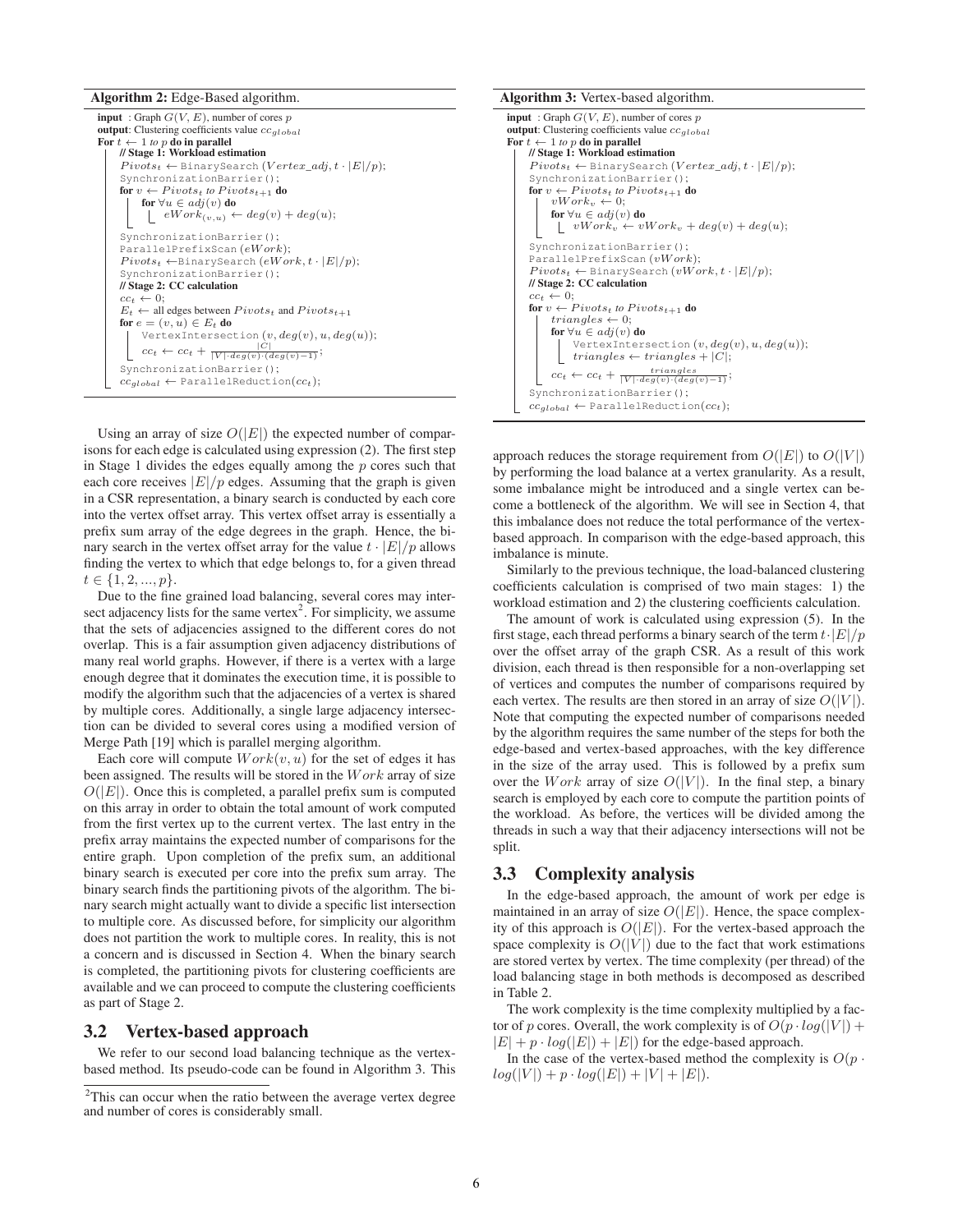#### 3.4 Vertex Cover Optimization

In this subsection we briefly discuss how our load balancing technique can be adapted to the vertex cover optimization presented in [13]. This optimization involves computing a vertex cover for the graph and doing the adjacency list intersection only when both vertices of the edge are in the vertex cover. They show that finding the vertex cover takes a small fraction of the total execution and that the requirement that both vertices of an edge be in the vertex cover can reduce the number of list intersections and number of comparisons. This optimization avoids counting the same triangle multiple times. Their optimization can be applied in addition to the lexicographical sorting which reduces the number of times triangles are counted by a factor of two. To adapt the vertex cover to our algorithm, two modifications are required: 1) Parallel computation of the vertex cover  $\hat{V}$  and 2) apply the load balancing techniques discussed in this paper to the vertex cover,  $\hat{V}$ , instead of the entire vertex set  $V$ . Making these modifications allows creating a load balanced algorithm which avoids duplicate triangle counting.

#### 3.5 Summary

We have shown two methods that load balance clustering coefficients. These approaches tradeoff accuracy for space complexity. For these methods to be considered asymptotically optimal, the load balancing phase must have a lower time complexity than the actual clustering coefficients computation from (4). For many real graphs, including sparse graphs, this will be the case as:

$$
O(p \cdot log(|V|) + |E| + p \cdot log(|E|) + |E|) < O(|V| \cdot d_{max}^2) \tag{6}
$$

for the edge-based case and

 $O(p \cdot log(|V|) + p \cdot log(|E|) + |V| + |E|) < O(|V| \cdot d_{max}^2)$  (7)

for the vertex-based case.

As a result, both approaches will offer better performance and core-scaling. We discuss the overhead of this approach in Section 4 with respect to real graphs. Note that while the work complexity of clustering coefficients has not changed, the actual time complexity per core changes from  $O(Work/p)$  to  $\Theta(Work/p)$ .

#### 4. RESULTS

In this section, we present the experimental performance results for both our new parallel load balanced algorithms. In our tests, we use a 4-socket 40 physical core multicore system made up of the Intel Xeon E7-8870 processor. Each core runs at a 2.40 GHz frequency and has 30 MB of L3 cache per processor. The system has 256 GB of DDR3 DRAM. We test our algorithms over a subset of graphs from the 10th DIMACS Implementation Challenge on Graph Partitioning and Graph Clustering [1]. The graph set used in the tests can be found in Table 3.

We compare the performance of our algorithm with a straightforward parallel algorithm. For the straightforward algorithm, the vertices in the outer loop of Algorithm 1 are evenly split among the cores. The performance of the algorithms is dependent on the

|  | Table 2: Time complexities of both approaches |  |  |  |
|--|-----------------------------------------------|--|--|--|
|--|-----------------------------------------------|--|--|--|

| Edge-based         | Vertex-based        |
|--------------------|---------------------|
| approach           | approach            |
| O(log( V ))        | O(log( V ))         |
|                    |                     |
| O( E /p)           | O( E /p)            |
|                    |                     |
| $( E /p + log(p))$ | $O( V /p + log(p))$ |
| O(log( E ))        | O(log( V ))         |
|                    |                     |
|                    |                     |

Table 3: Graphs from the 10th DIMACS Implementation Challenge used in our experiments with the clustering coefficients computation runtimes for the different algorithms. Labels: SF - Straightforward (40 threads), V-B: Vertex-Based (40 threads), and E-B: Edge-Based (40 threads).

| Name              | Network Type  | V      | E                | Serial | SF     | $V-B$  | $E-B$  |
|-------------------|---------------|--------|------------------|--------|--------|--------|--------|
| audikw1           | Matrix        | 943k   | 38.35M           | 30.89  | 2.52   | 0.96   | 1.05   |
| cage15            | Matrix        | 5.15M  | 47.02M           | 18.98  | 1.10   | 0.70   | 0.76   |
| ldoor             | Matrix        | 952k   | 22.78M           | 7.94   | 0.26   | 0.25   | 0.28   |
| astro-ph          | Clustering    | 16k    | 121k             | 0.09   | 0.006  | 0.003  | 0.003  |
| caidaRouterLevel  | Clustering    | 192k   | 609 <sub>k</sub> | 0.39   | 0.07   | 0.01   | 0.01   |
| cond-mat-2005     | Clustering    | 40k    | 175k             | 0.10   | 0.009  | 0.003  | 0.004  |
| in-2004           | Clustering    | 1.38M  | 13.59M           | 32.67  | 5.58   | 1.19   | 1.21   |
| coAuthorsCiteseer | Collaboration | 227k   | 814k             | 0.26   | 0.02   | 0.01   | 0.01   |
| coPapersCiteseer  | Collaboration | 434k   | 16M              | 21.37  | 3.64   | 0.86   | 0.88   |
| coPapersDBLP      | Collaboration | 540k   | 15.24M           | 15.26  | 1.44   | 0.68   | 0.72   |
| luxembourg        | Road          | 114k   | 119k             | 0.01   | 0.0002 | 0.0005 | 0.0008 |
| belgium           | Road          | 1.44M  | 1.55M            | 0.14   | 0.005  | 0.007  | 0.008  |
| road central      | Road          | 14.82M | 16.93M           | 3.84   | 0.19   | 0.26   | 0.27   |
| road usa          | Road          | 23.95M | 28.85M           | 3.47   | 0.13   | 0.20   | 0.22   |
| preferAttachment  | Clustering    | 100k   | 499k             | 0.26   | 0.08   | 0.009  | 0.01   |
| smallworld        | Clustering    | 100k   | 499k             | 0.14   | 0.004  | 0.004  | 0.004  |
| RMAT-18           | Random        | 262k   | 10.58M           | 63.78  | 2.70   | 2.01   | 2.08   |
| RMAT-20           | Random        | 1.05M  | 44.62M           | 236.28 | 8.14   | 7.1    | 7.38   |

properties of the input graph. We distinguish two key characteristics that may affect substantially the scalability of the different methods such that the straightforward algorithm is likely to outperform our algorithms:

1) *Sparsity* - while most of the graphs are considered to be sparse, the road networks are especially sparse where  $E \approx V$ . The fact that such networks consist of a single connect component implies that the vertices have few adjacencies, which in turns means that the intersection stage will be considerably short. As such our algorithms may potentially introduce overhead for such networks.

2) *Uniform degree distribution* - for graphs in which the degree distribution is uniform and most vertices have the same number of neighbors the workload is inherently balanced as each vertex will require an equal number of comparisons. .

#### 4.1 Scaling

We define the ratio of computed comparisons as the fraction of the minimum number of comparisons performed by a thread over the maximum number of comparisons. Fig. 2 depicts this workload imbalance for the three algorithms given a 40 core partition. In Fig. 3 we show this ratio for a subset of networks as a function of the number of threads. Our results show that the straightforward algorithm offers a balanced partitioning for the highly sparse networks with uniform degree distribution. Note that for all the networks, the straightforward approach has both the upper and lower bounds for work distribution. This is true for all the networks we tested. For some networks, including *caidaRouterLevel*, the ratio between the minimal and maximal workload can be as high as 100 times.

In contrast to the straightforward partitioning, our edge-based approach delivers a near equal number of comparisons to each core for all the networks. This fact can be observed in Fig. 2 (the ratio chart), where the bar for the edge-based method is approximately 1 for all the networks, which is the ideal scenario. Our observation can be reinforced by the data displayed in Fig. 3, as it is almost impossible to differentiate the two curves for minimal and maximal number of comparisons for the edge-based method. The vertex-based approach delivers mixed results. In some cases the partitioning overlaps with that of the edge-based approach. In some cases it differs by  $10\% - 20\%$ . This is due to some vertices being more computationally demanding and that these vertices are not split among several cores.

Results show that the partitioning of the vertex-based approach is not as accurate as that of the edge-based method. Despite this the vertex-based approach offers better performance, as its load balancing stage is slightly less computationally demanding.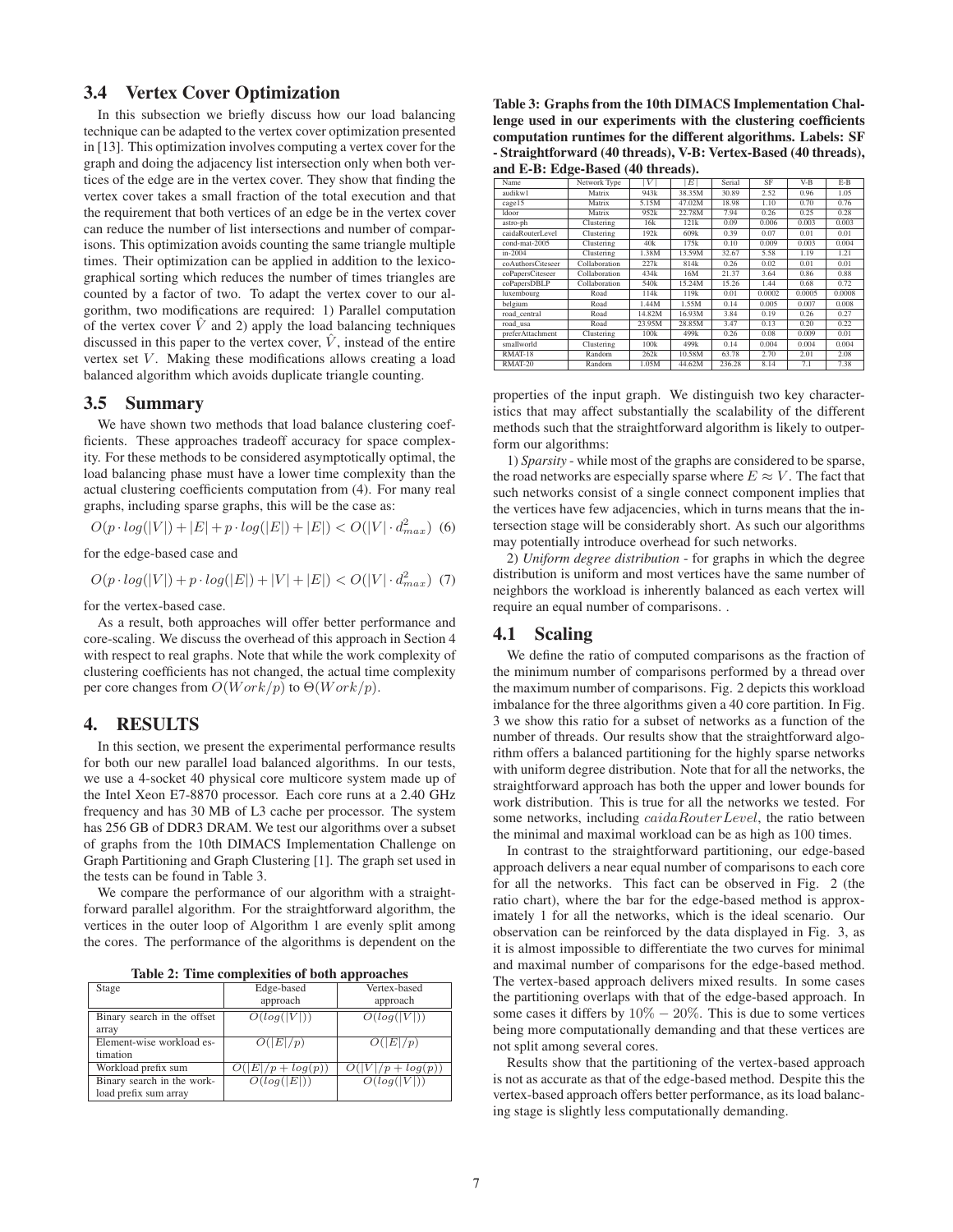

Figure 2: The ordinate is the ratio between the thread with the least amount of work with the thread with the most amount of work based on the number comparisons required by the thread in the adjacency list intersection. The abscissa are the graphs used. Note that for all the graphs the edge-based approach achieves almost perfect partitioning.



Vertex-based approach max Edge-based CC approach max Straightforward parallelization max

Figure 3: The abscissa is the number of threads used. The ordinate is the number of comparisons required for a specific thread count. Two curves are shown for each of the algorithms: for threads that receive the most and least number of comparisons. The straightforward partitioning is the lower and upper for all the figures while the minimum and the maximum overlap in the case of the edge-based approach.

The number of comparisons each processor receives can be also relevant to estimate an upper bound on the speedup a given parallel clustering coefficients calculation can attain. Given a work distribution, the maximum speedup obtained by parallel computation can be expressed as in expression (1). In the next subsection, we show how such theoretical speedup displays a correlation with the actual speedup attained for the different networks in the set.

#### 4.2 Speedup Analysis

Fig. 4 depicts the speedup obtained for the three algorithms when using 40 cores. Further details of the strong scaling speedups are shown in Fig. 5, as a function of the number of threads.

If we consider the small world graphs, both of our methods show better scalability for 40 cores, which represents an improvement over the straightforward algorithm of  $1.5X - 7.5X$ . For road network graphs, the straightforward algorithm outperforms both our methods. This is due to the fact that road networks are very sparse,  $E \approx V$ . As a result, the computation of the intersection represents a smaller fraction of the overall runtime, which includes the load-balancing. In addition, road networks feature a substantially uniform degree distribution. Hence, a straightforward division of the work yields a load-balanced computation. The same behavior can be observed in other networks that feature uniform degree distributions, such as the smallworld network. A clear relationship



Straightforward Load division CC Edge-Based Load-Balanced CC Vertex-Based Load-Balanced CC

Figure 4: Speedup obtained with 40 cores for the different algorithms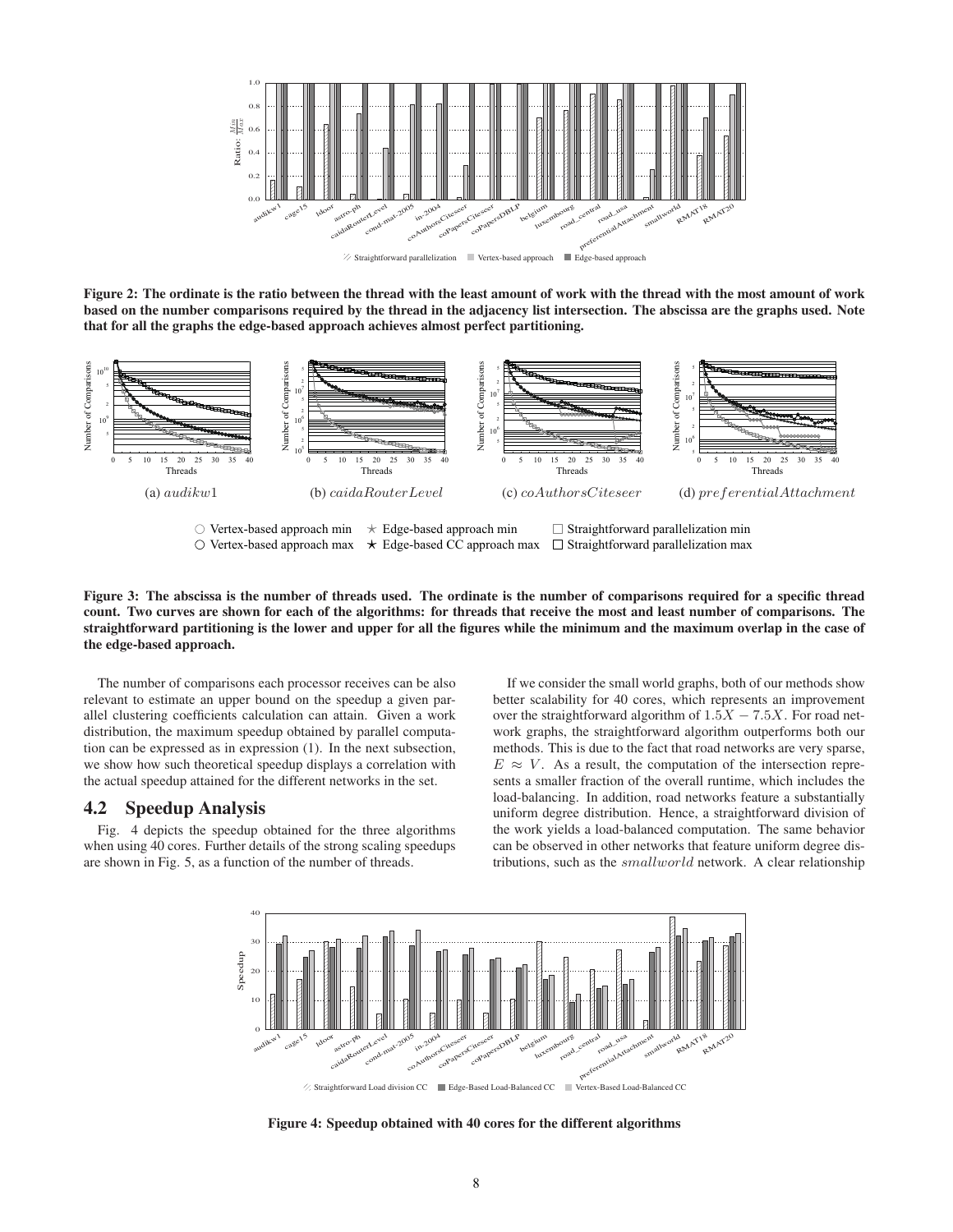

 $\circlearrowright$  Vertex-based approach  $\Box$  Edge-based approach  $\Diamond$  Straigtforward parallelization

#### Figure 5: The ordinate for all the subfigures is the speedup as a function of the number of threads (the abscissa).



#### Figure 6: Speedup obtained for 40 cores using straightforward division algorithm in comparison with the estimated speedup.

can be observed between the thread with the most work and the actual speedup. This is not surprising, given the fact that this thread is the execution bottleneck.

Fig. 6 shows a comparison between the actual speedups obtained for the different networks when using the straightforward approach and an estimated maximum speedup obtained using expression (1). Overall, our work estimations provide a fairly precise indicator on the behavior of the algorithm for most of the networks.

Further insights on the overhead of the work estimation phase are depicted in Fig. 7, which shows the ratio of the time spent computing the clustering coefficients out of the total time spent (including the load balancing) for both our methods on the 40 cores for all the networks we used. The overhead of our load balancing techniques represents between 1% - 20% of the overall runtime, except for the road network graphs. For the road networks, our overhead is indeed significant. This is mostly due to the fact that very little work is done in the adjacency list intersection stage meaning that the overhead introduced by our techniques plays a more significant role in the overall time.

Note, if the load-balancing stage is not taken into account in the total execution time, but rather just the clustering coefficients execution time, our new algorithms always outperform the straightforward algorithm for all thread counts due to load balancing.

Despite the fact that the edge-based version provides a more balanced work distribution than the vertex-based method, these differences do not translate into a better performance. This is due to the higher computational complexity of the work estimation phase of our edge-based method and synchronization. For all the net-